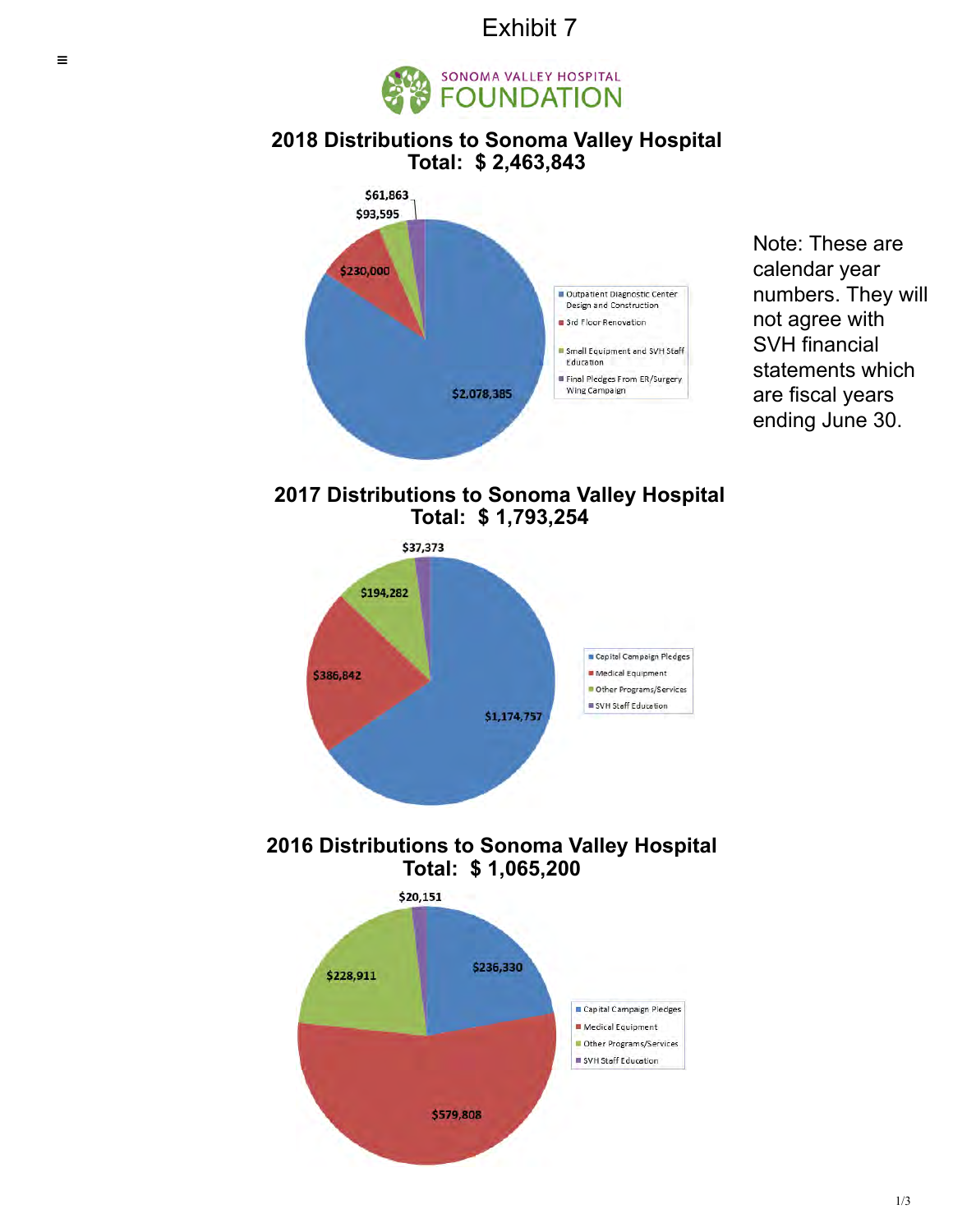

# **2015 Distributions to Sonoma Valley Hospital**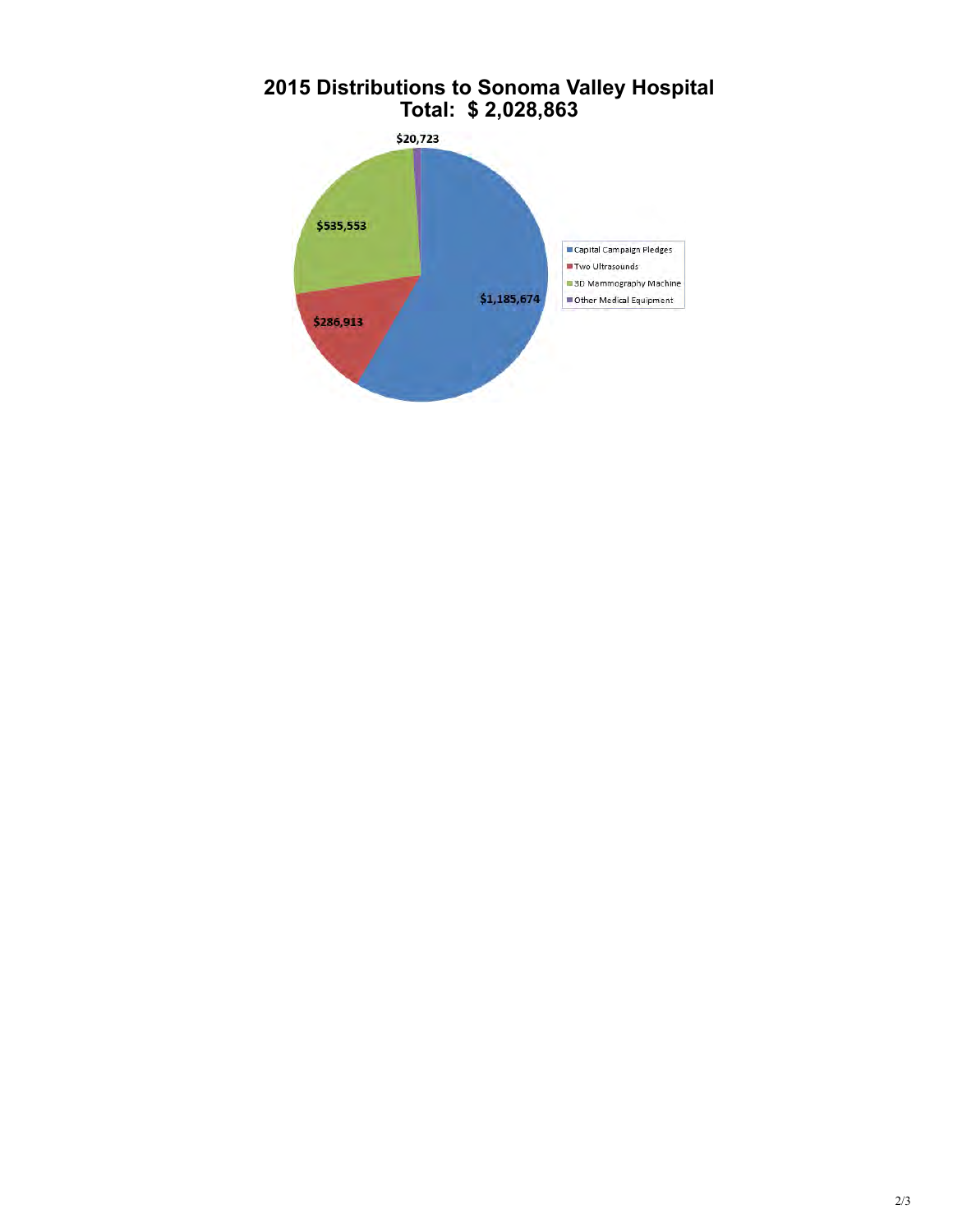

## A successful Capital Campaign requires generous leadership gifts.

We are incredibly grateful to our philanthropic leaders who believe in the hospital and the importance of creating a state-of-the-art Diagnostic Center. They are showing the way for bringing the best healthcare to Sonoma.

**The McQuown Family Ray and Dagmar Dolby Fund Les and Judy Vadasz Joan and Mike Buckley Family Sangiacomo Family Kimberly and Simon Blattner Buddy and Arline Pepp Nancy D. Lilly Keith and Cherie Hughes Jim Lamb**

Exhibit 8 - Sonoma Valley Hospital Foundation

# FOUNDATION DONORS THANK YOU!

Supporting the hospital is an investment in our community, one that benefits everyone in the Sonoma Valley. Doing so helps ensure we all have prompt access both to emergency care and a range of needed healthcare services. We gratefully recognize the following donors for their gifts to the SVH Foundation.

Our **Champions and Benefactors** have given lifetime gifts that exceed \$1 million and \$500,000 respectively. We are immensely grateful for their belief in and support of the hospital, enabling significant positive impact on medical care in Sonoma Valley.

# **CHAMPIONS** \$1,000,000+

Joan and Mike Buckley Family Ray and Dagmar Dolby Fund Francis O. Fink The McQuown Family Gary and Marcia Nelson Les and Judy Vadasz Sanford and Joan Weill

**BENFFACTORS** \$500,000 - 999,999 Bill and Gerry Brinton

## Legacy Gifts and Pledges Heritage Circle Members

Paula Davis Francis O. Fink June Graham Judith Groff Shirlene Harrington Kevin and Sanette Jaggie Jim Lamb Lorraine Lentz George Lentz Jim and Marcia Levy Nancy D. Lilly Kelly Mather Dick and Madge Miller Marion Miller Dave Pier Henry Ratz Lynn Woodward Phil and Connie Woodward Chuck and Judy Young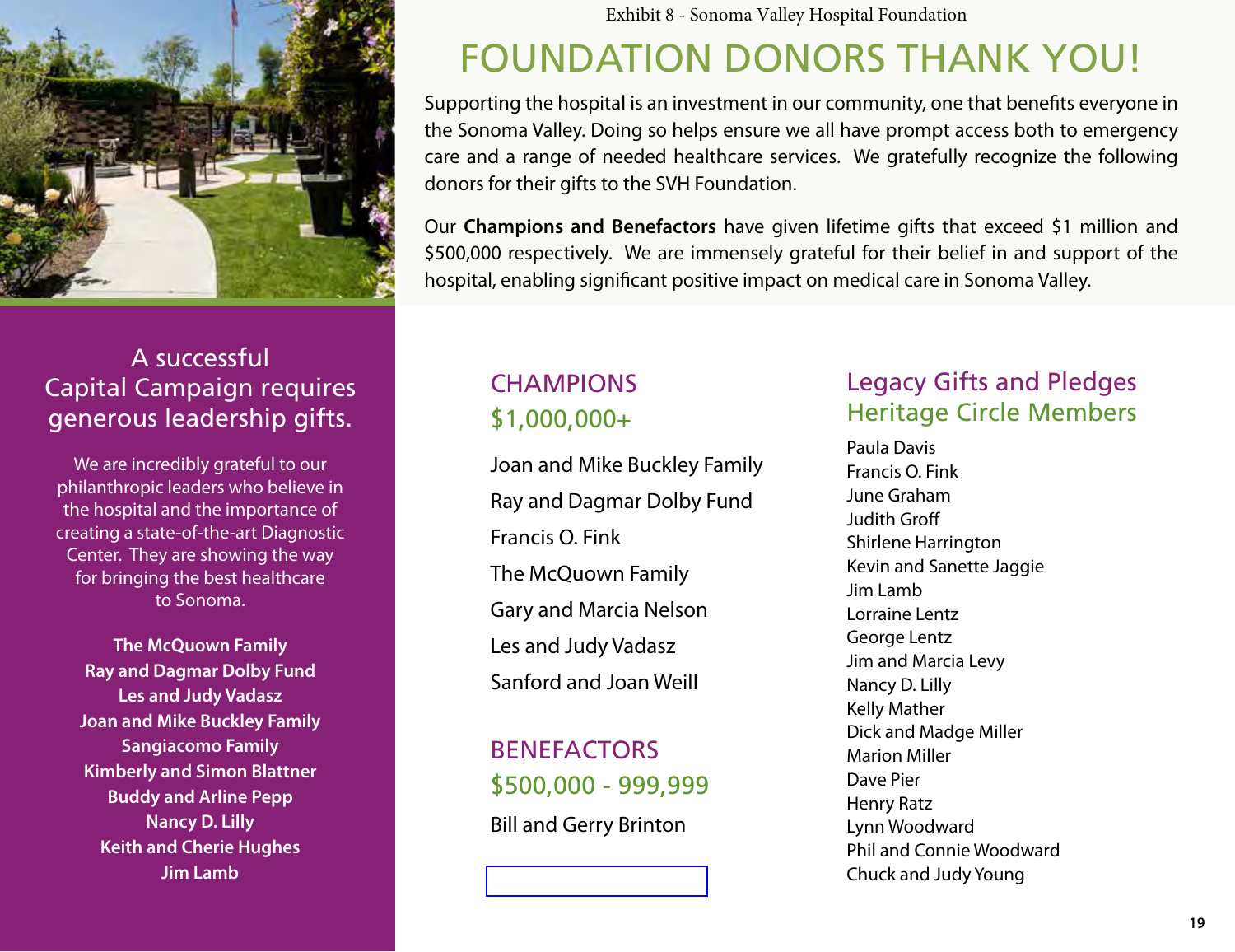*Gifts and pledges made from July 1, 2017 to August 31, 2018*

### GIFTS OF CASH \$100,000+

Simon and Kimberly Blattner Joan and Mike Buckley Family Ray and Dagmar Dolby Family Fund HEDCO Foundation Keith and Cherie Hughes Nancy D. Lilly Mac and Leslie McQuown Buddy and Arline Pepp Sangiacomo Family Les and Judy Vadasz

#### \$50,000 - 99,999 Lynn Woodward

#### \$20,000 - 49,999

Peter and Diane Donnici David and Kathleen Grieve George and Pam Hamel Jim and Marcia Levy Mary's Pizza Shack in memory of Mary Fazio Roger and Monica Nelson North Bay Cancer Alliance Steve and Judy Page Rita Muscat Decendent Trust Jeff Splitgerber and Jane Hirsch

#### \$10,000 - 19,999

The Goodman Fund for Good David and Cathy Good Family Kevin and Sanette Jaggie Mary Clark Janis George Lentz Rick and Kelly Mather Tommy Mensing and Brenda Buckerfield Richard and Sharon Nevins Thomas and JaMel Perkins Dave Pier

Purdom Family Fund Joshua Rymer and Tim Frazer Dr. Brian Sebastian and Richard Mabe To Celebrate Life UCSF Medical Center Union Bank Foundation Chuck and Judy Young

#### \$5,000 - 9,999

Anonymous (2) Alvarez Family Margaret Anderson Tom and Julie Atwood Mrs. Frances Bowes Richard and Ruth Conley Lewis and Susan Cook Lisa Duarte Cate Humphreys Danielle Jones Bob Kowal and Mark Sipes Paul and Sheila Leach John and Sandra Leland Marin Medical Laboratories Andrew and Mitsuyo McDermott Lynn McKissock Kenneth and Patricia McTaggart Meritage Medical Network Ken and Betsy Niles Michael and Ingrid Sandbach John and Elizabeth Sheela Jerome Smith and Jose Luciano Comprehensive Pharmacy **Solutions** Sound Inpatient Physicians, Inc. VEP Healthcare

#### \$2,500 - 4,999

Anonymous (1) **Allscripts** Bank of Marin Richard and Mary Blanchard Bill and Gerry Brinton California Advanced Medical Imaging Joseph and Renee Capriola

Whitney and Jeanette Evans Bob and Deborah Kweller James Ledwith and Cathy Gellepis Paul Luca and Donna Halow Prima Medical Group James and Diane Rebollini Rotary Club of Sonoma Valley Mark Schlesinger and Christine Russell Edward and Rose Mary Schmidt Jonathan and Carol Sebastiani Sonoma Country Antiques Sonoma Valley Community Health Center Ron Wallachy and Judith Bjorndal, MD Western Health Advantage

#### \$1,000 - 2,499

Anonymous (3) Nina Adcock Dr. Peter Allen and Trish L. Allen Archer Norris Russell Bair Bill and Nancy Boerum Peter Boyer and Terry Gamble Boyer Mark and Linda Brewer Curt and Marchelle Carleton David Chambers and Jean Hopeman Paul Cleveland and Deborah Lawson Robert and Janine Cohen J.E. Coleman and Mrs. J.F. Coleman Dennis and Mollie Collins Kevin D. Coss- Vertran Assoc. Denise Cousineau Kevin J. Cracraft Victor de Beck The Troy-De Wit Family Charitable Fund Carrie A. DeFere

Dr. and Mrs. James DeMartini Bill and Cynthia Denton Harriet Derwingson John and Michelle Donaldson Kimberly Drummond Bill and Laurie Friedeman Friedman's Home Improvement Giant Steps Therapeutic Equestrian Center, Inc. John and Phyllis Gurney Maud Hallin Byron Hancock and Len Handeland Peter and Maggie Haywood Jane and Glenn Hickerson Steve and Troy Hightower Daniel and Nana Howell Richard and Susan Idell Bill Jasper and Kristen McFarland Bob and Elaine Kenney Joanna Kemper Sabrina Kidd Richard and Catherine Krell Dr. Carl Kuhn and Jacqueline Kuhn Dawn Kuwahara Steven and Maribelle Leavitt Leslie Lovejoy Jack Lundgren and Suzanne Brangham John MacConaghy and Jean Barnier Susan MacMillan Marina Lee Uilani Bermudez Alternative Breast Cancer Matt and Andrea McGinty Manuel R. Merjil and Paul P. Curreri Tangie Mills Chris and Barbara Montan Ned and Willa Mundell Richard and Susan Olness Bill Oran and Paulette Lutjens Blair and Helen Pascoe Bucky and Wendy Peterson Sara Peterson

Bill and Nancy Pollock Barry and Ann Reder Deborah Rogers Jeannette Rothweiler Scott Sattler and Kimberly Drummond Russell and Mary (Fleming) Schrader Michael and Mary Schuh Russell Schweickart and Nancy Ramsey Gloria Smith Sonoma Land Trust Jeannette C. Tarver Tawny Versprill Tawny Walling Jim and Siga Weber Wells Fargo Phillip and Connie Woodward Rick and Patsy Wynne Jeff and Laura Zimmerman

#### up to \$999

Anonymous (47) Joe and Beth Aaron Eva Aceves Richard Adam Teri Adolfo Anthony S. Agrimonti Richard and Madolyn Agrimonti Elise Alexander-Stone Dr. Alexis Alexandridis Orlando Alma Oseas Quiroz Alonso Alvarez Family Robert and Linda Alwitt Bob and Sue Anderson/ Anderson's Tree Service Janine Clark Anderson Beverly Ashe Athair Wines Robert R. and Marilyn Avrit Kon and Arlene Balin Jennifer Barney Eddie Barrientos Kathleen Beale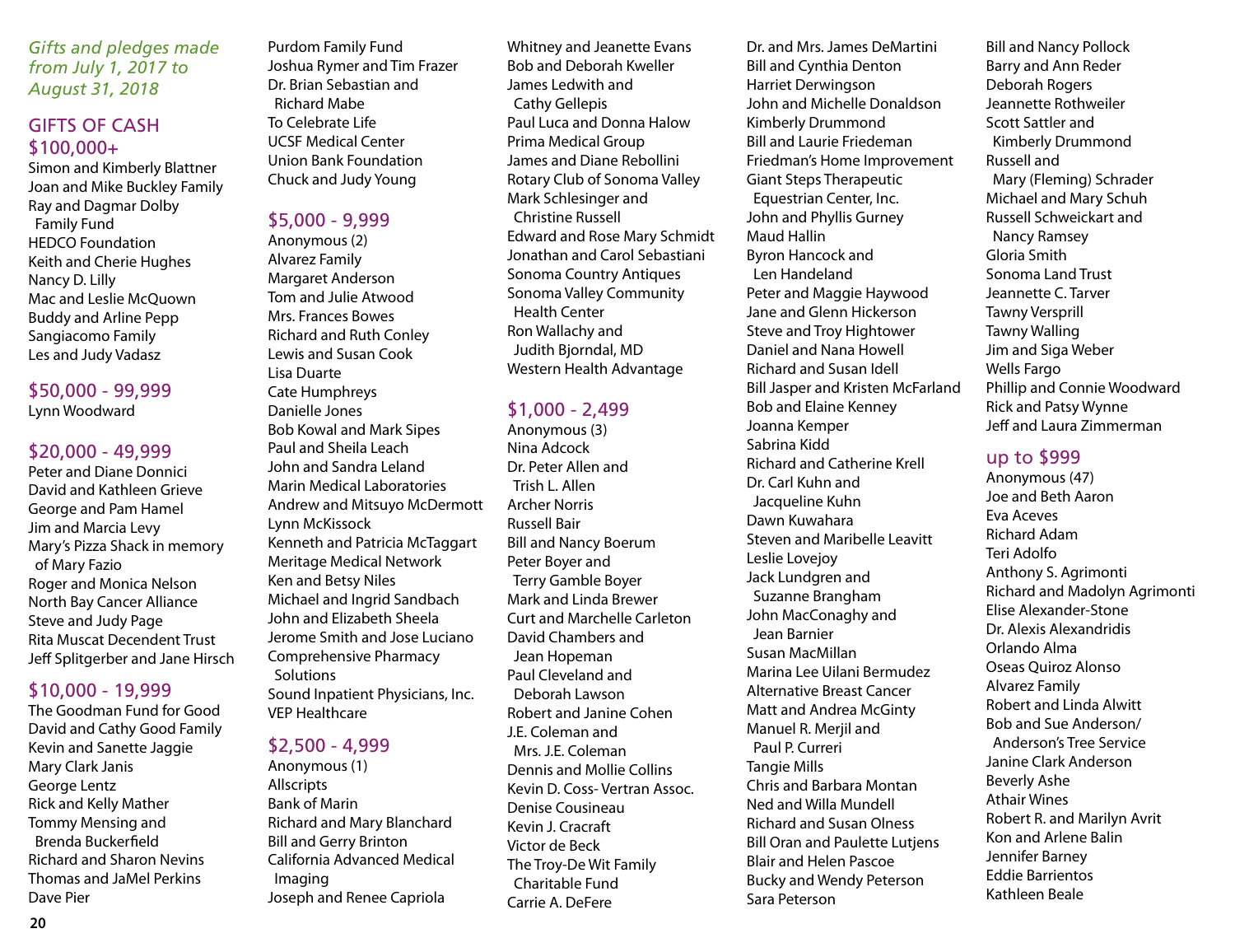Linda Behrens Jason M. Fish and Courtney Benoist Chris and Janet Bensick Matthew Bernad Bonnie Bernhardy Bevan and Associates Joe Kanon and Larry Beyer Maria Biasetto Howard and Kathy Bilkiss Dr. B.J. Bischoff Jake and Deborah Bishop Dr. Lora E. Blanusa Donald and Ligia Booker Marcia Booth Walter Bowe and Dr. Carlene Mendieta Harry and Barbara Boyce Drew and Ellen Bradley Leanna Breese Stephen and Robin Brett Patricia Brooks Joanna Brown Lee Morgan Brown Hank and Nancy Bruce Emilie Brulez Jim and Nancy Bundschu John Burns Linda Burris Carolyn Cadigan Camellia Inn Eric Campbell Gary Campbell Marty and Carol Campbell Rafael Canales Leslie Carlson Kathleen Carroll Kevin and Claudia Carruth Jack and Kathleen Carter Christina Cary Gail Cassee Lurdes Castro Graziano Cerchiai Gian and Julia Cervone Veessa Chance Lorena Hernandez De Chavez

Maribel Chavez Chello Jean Claassens Karen Clark Stephanie Clark Suzanne Clark Francine Clayton Bill and Sara Clegg Janine Cohen Kathleen M. Cole Mike Colhouer Barbara Collins Peter and Barbara Connolly Richard A. Conte Nora Contreras James and Shirley Conyers Irene Cook Jane Cooper Kelli Cornell Joe Cornett David and Stella Cosenza John and Christy Coulston Susan Crawford Gina Cuclis Tom and Katherine Culligan Jessica Cuneo Sue Cutsforth Jonathon Dajao Kelly Danna Marie Davis Paula Davis Erika De Haro Celia Kruse de la Rosa Shelby Decosta Lynne Deegan-McGraw Kathleen Deery Marcelo DeFreitas and Scott Smith Noemi Dela Fuente Stephen and Nancy Denkin Deana Dennard Michael and Lauren Denning Carol DiGiulio Lorelle Dinwiddie

Gregory DiPaolo and Barbara Hughes Sandra Donnell Jim and Mary Beth Donovan Raj Dosanjh Richard and Sandra Drew Joe and Susan DuCote Peggy Duncan Sarah Dungan Laura Dunkle J Donald and Karen Easton Gary and Ruth Edwards Donna Eichner Dr. Howard M. Eisenstark Ted Eliot Dr. Jad Elkhoury Joseph and Jacqueline Ellin Aurora Estrada Melissa Evans Pieter and Karen Everard Patricia A. Fadden Star Fales Lori Fantozzi Rev. Sandor and Brooke Farkas Sarah Farlie Molly Farrell Don and Beth Farris Molly Fedorchak Gary and Linda Felt Beth Fenton Horalia Figueroa Pedro Figueroa Tessa Fitzgerald Frances Fitzmaurice Sarah G. Flanagan Dick and Carolyn Fogg Ronald Franklin and Hilda Teran-Franklin David and Ginny Freeman Dr. Erik French Squire and Suzy Fridell Mike and Peggy Fuson Christopher and Sally Gallo Karen Gambone Teri Garcia

Elena Gatenian Elinor Gatto Debbra K. Gersmehl Mark and Pamela Gibson Fred and Pamela Gilberd Priscilla Gilbert Victoria Goepfert Norman and Susan Goldstein Lisa Gonsier Marilyn Goode Rick Goodsell and Antonia Adezio Jonathan Gordon Susan Gorin Richard and Wendy Grahman Arthur and Margaret Grandy Beth Graver Adrienne Green, MD Reya Grossmann Andrea Kurland and Terri Grover Sandra Haddad Nicolaos Hadjiyianni Laurie Hake Yvonne Hall Richard and Carol Hanna Thomas Harbinson Dorthe Hardy Anna Harleman Sherry Harrington Roger and Kay Heigel Diana Henao Kray and Pattie Hensley Antonio Hernandez Francoise Hodges Ted and Wendy Hoffman Peter and Lorraine Hohorst Lance and Chelsey Holdsworth Christian Horan and Eliza Pier-Horan Hospice By the Bay Kimberly Hubenette Carrie Huisman Margaret Hunter Katie Hyde

Gina Intinarelli Diane Jacobson MLF Jacobsen Francoise Jacot Eric and Gina Jacquez Becky Jenkins Ken and Bernadette Jensen Skip Jirrels Alice Jo Alan and Donna Johnson Cheryl Johnson Ian Johnson Kevin Johnson and Karen Jenkins-Johnson Lynne Joiner Danielle Jones Julie Jones Leah Jones Mara Kahn Bonnie Joy Kaslan Donald Keisler Karen Kemby Julie L. Kessinger Lauren King Kyle and Nancy Kirwan Dr. and Mrs. Daniel Kittleson Nancy Kivelson Mark Kobe Betty Koppel Pam Koppel Ralph and Suellen Koppel Michael Kovacs Barbara Kully Chris Kutza & Family Lizellen La Follette, MD Anderson Labrador Louis Lacson Jim Lamb Mr. Thomas Landy and Mrs. Esty Lawrie-Landy Dr. Clinton Lane Verna Lantz Maricarmen Reyes Larios Sandra Larson Scott Larson Paula Lattimore

Thomas Laughlin Caroline Laurent Dr. Cynthia Lawder Lawrence Family Christine Lee Judy Wong Lee Neil and Judi Leslie Paula Lewis Jorge Leyva Angela Vrbanac Libby Hsien Ling Douglas and Susan Lobsinger Myron London and Lucinda Ford David Long Teresa Lopez Florence Lose Anita Louie Susan Lowe Vanessa Lucatero Jeanne Lucq Kathleen Lukefahr-Jewell John Gibbs and Geeta Malik, M.D. Jannine MacDonnell Laishah Malone Robert Mandel Robert and Barbara Marek Alyssa Marino Dr. Doreen Marino Ernest King Marks Kathy Mathews Virginia Matthews Cynthia McAleer Susan McBaine McCarty Family Anne Mckendrick Doug and Penny McKesson Courtney McMahon Dennis and Susan McQuaid Christine Medeiros Robert Megerle Alejandra Mendoza Sandra Metzger Sandy Miguel